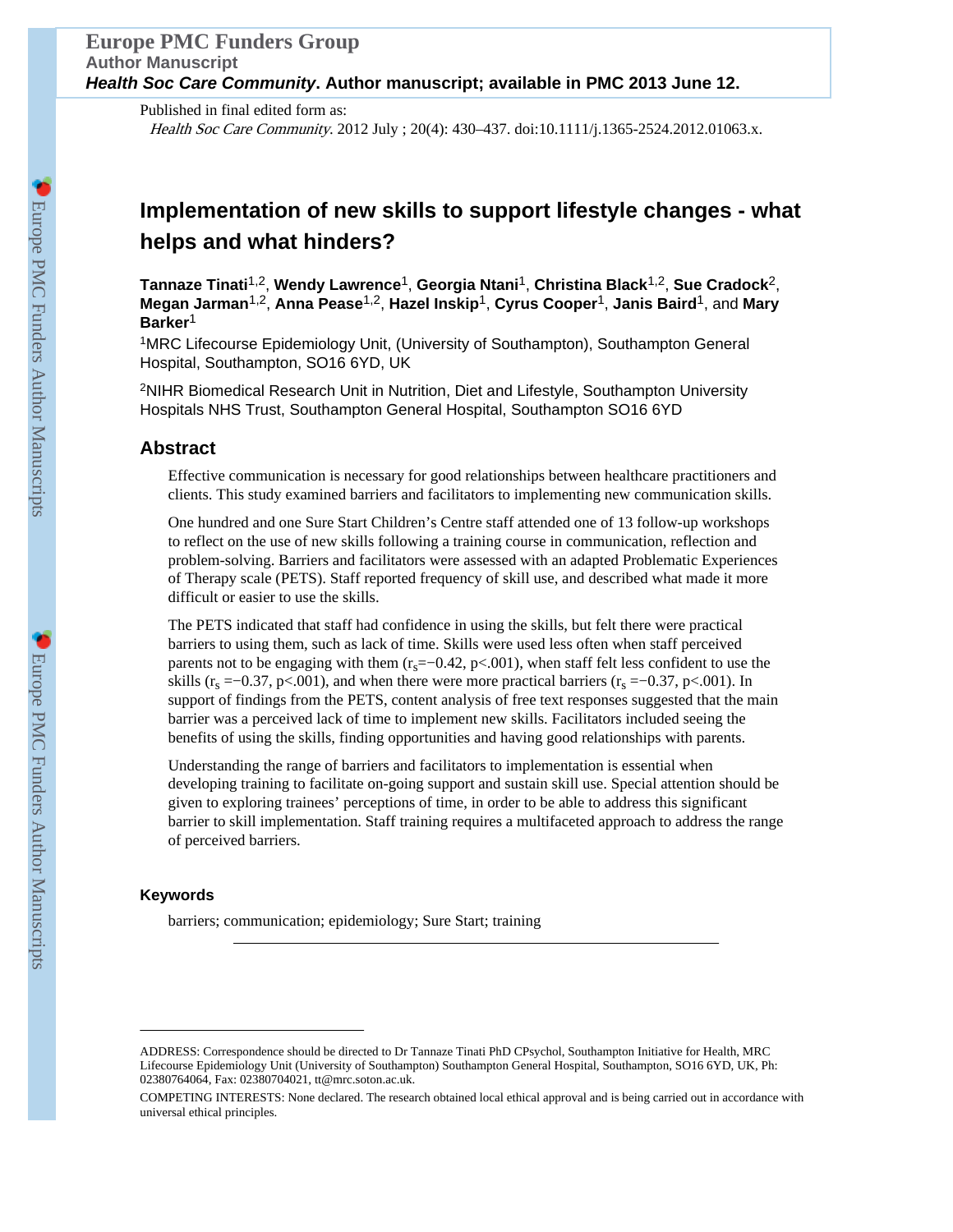# **Introduction**

Improving healthcare practitioners' communication skills to facilitate behaviour change in their clients was a key recommendation in public health guidance from the National Institute for health and Clinical Excellence (NICE, 2007). Government white papers describe a health care system where patients, as clients, are empowered to improve their own health with the support of a professional (DOH, 2004; 2010). The notion of 'client-centred' care places the client in control of their own health, working together with a healthcare practitioner. Clientcentred care has been associated with a range of positive outcomes, such as increased selfefficacy, compliance with treatment, and better clinical outcomes (Keshishian, Colodny & Boone, 2008; Wagner, Lentz & Heslop, 2002; Zachariae et al. 2003). Clearly, effective communication is at the heart of 'client-centred' care, which enables clients to consider their current situation and identify appropriate strategies. This paper examines the uptake of enhanced communication and behaviour change skills by a range of healthcare practitioners working within Sure Start Children's Centres (SSCCs) in Southampton who have regular contact with women from disadvantaged communities. Recent observations at Southampton SSCCs had highlighted the positive relationships staff have with families, and therefore it seemed appropriate to train this group to support behaviour change in their clients (Lawrence et al. submitted).

Southampton is a coastal town in the affluent south of the UK. However, it is relatively deprived being in the bottom quarter of local authorities in England (IMD 2010). It has 14 SSCCs, with core centres located in the most disadvantaged parts of the city. SSCCs were set up in 2004-5, aiming to target the most vulnerable families in a community (Belsky et al. 2006; Belsky, Barnes & Melhuish, 2007; Melhuish et al. 2008).

Our research team have trained staff working in Southampton SSCCs in 'Healthy Conversations Skills', a training programme designed to enable more productive conversations with the parents attending Sure Start, based on a philosophy of empowerment and encompassing a problem-solving approach. The training consisted of three group sessions focusing on five core skills. A follow-up workshop then allowed trained staff to reflect on their experiences of using their new skills, and promoted further embedding of these in practice. A full description of the training has been published elsewhere (Barker et al. 2011). Box 1 describes the training in more detail.

Within their normal practice, healthcare practitioners may face a range of barriers to implementing new skills. A national survey of dieticians found that lack of time for client interviews was identified as a major barrier to skill implementation (Whitehead et al. 2009). Lack of support from colleagues and lack of confidence in using the skills were also identified as significant barriers (Whitehead et al. 2009). Within diabetes care, health professionals state a variety of barriers to client-centred care, such as lack of time, privacy, and support (Mosely, Aslam & Speight, 2009).

These barriers could affect the sustainability of training interventions. It is therefore important to understand them and to provide adequate, on-going support. It is also important for intervention development to determine the facilitators that enhance skill implementation.

This paper examines barriers and facilitators to implementing new skills by SSCC staff following training in a specific form of communication and behaviour change – 'Healthy Conversation Skills'.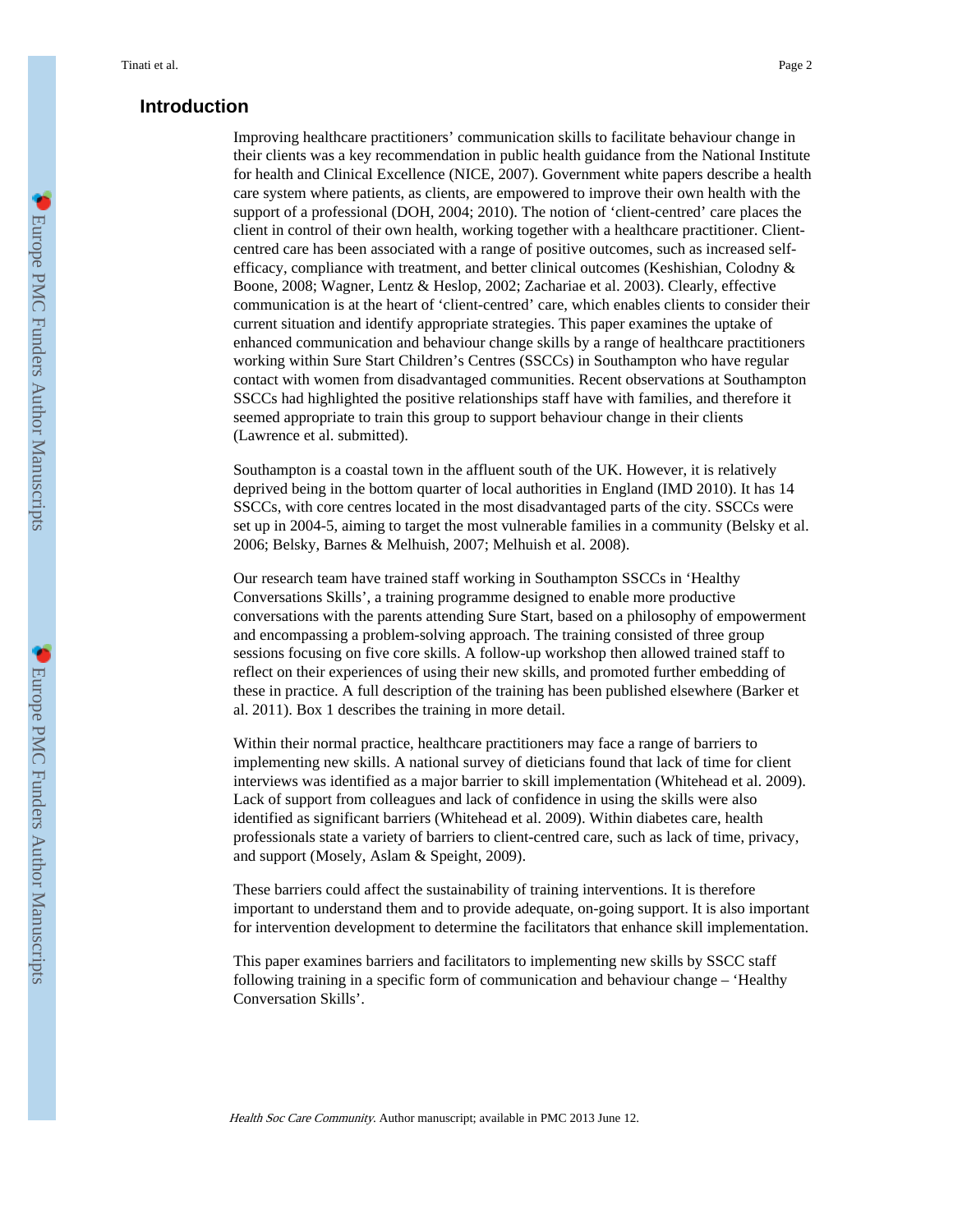### **Methods**

#### **Participants**

All SSCC staff, who completed the Healthy Conversations Skills course, were invited approximately three months post-training to attend one of thirteen follow-up workshops held at a SSCC between May 2009 and February 2011. See Box 1 for content of follow-up workshops.

#### **Materials and Procedure**

The Problematic Experiences of Therapy scale (PETS) (Yardley & Kirby, 2006) was originally developed to measure barriers to treatment adherence using twelve items divided into four subscales. To investigate barriers and facilitators to implementing Healthy Conversations Skills, the PETS scale was adapted, with authors' permission, to focus on three key areas: 1) Issues with parental engagement comprising three statements; e.g. "I couldn't use the skills I learnt because parents didn't like it", 2) Relevance of and difficulty with using the new skills comprising five statements; e.g. "I couldn't use the skills I learnt because I didn't know how to use them properly", 3) Practical issues comprising four statements; e.g. "I didn't have enough time to use the skills I learnt". "Skills" in this case were defined as using open discovery questions (see Box 1) in conversations with parents.

Similar to the original PETS, all items were scored on a scale of  $1-5$ , where  $1 =$  disagree strongly and  $5 =$  agree strongly. A score for each subscale was generated, with a possible range of scores being 3-15 for "Issues with parental engagement"; 5-25 for "Relevance and difficulty of using skills"; and 4-20 for "Practical issues". The lower the score the fewer the perceived barriers. The adapted PETS was completed by trainees half-way through the follow-up workshop.

In addition, trainees were asked to rate how often they had used their new skills on a five point scale: never; rarely; sometimes; often; very often. They were also asked to describe the factors that made it more difficult (barriers) or easier (facilitators) to use Healthy Conversation Skills.

#### **Analysis**

Data were analysed using STATA version 11 (StataCorp, 2009). The associations between scores on each PETS subscale and the frequency of skill use were explored through Spearman's correlation coefficients. For each subscale, the data were summarised by obtaining the median score and then standardised medians were obtained by dividing the median score by the number of questions in each sub-scale.

Content analysis was used to analyse the free text descriptions regarding the factors that made it difficult or easier to use the new skills. The statements relating to barriers were coded into themes described by the three subscales of the adapted PETS: 1) issues with parental engagement; 2) relevance of and difficulty with using the skills; 3) practical issues. Statements relating to facilitators were also coded into three categories that broadly related to the three subscales of the adapted PETS but were positive in nature. This meant that subscale 2 was coded as "relevance of and ease of using the new skills". Statements were double-coded by two members of the team (WL and TT) and discrepancies were discussed until final codes were agreed.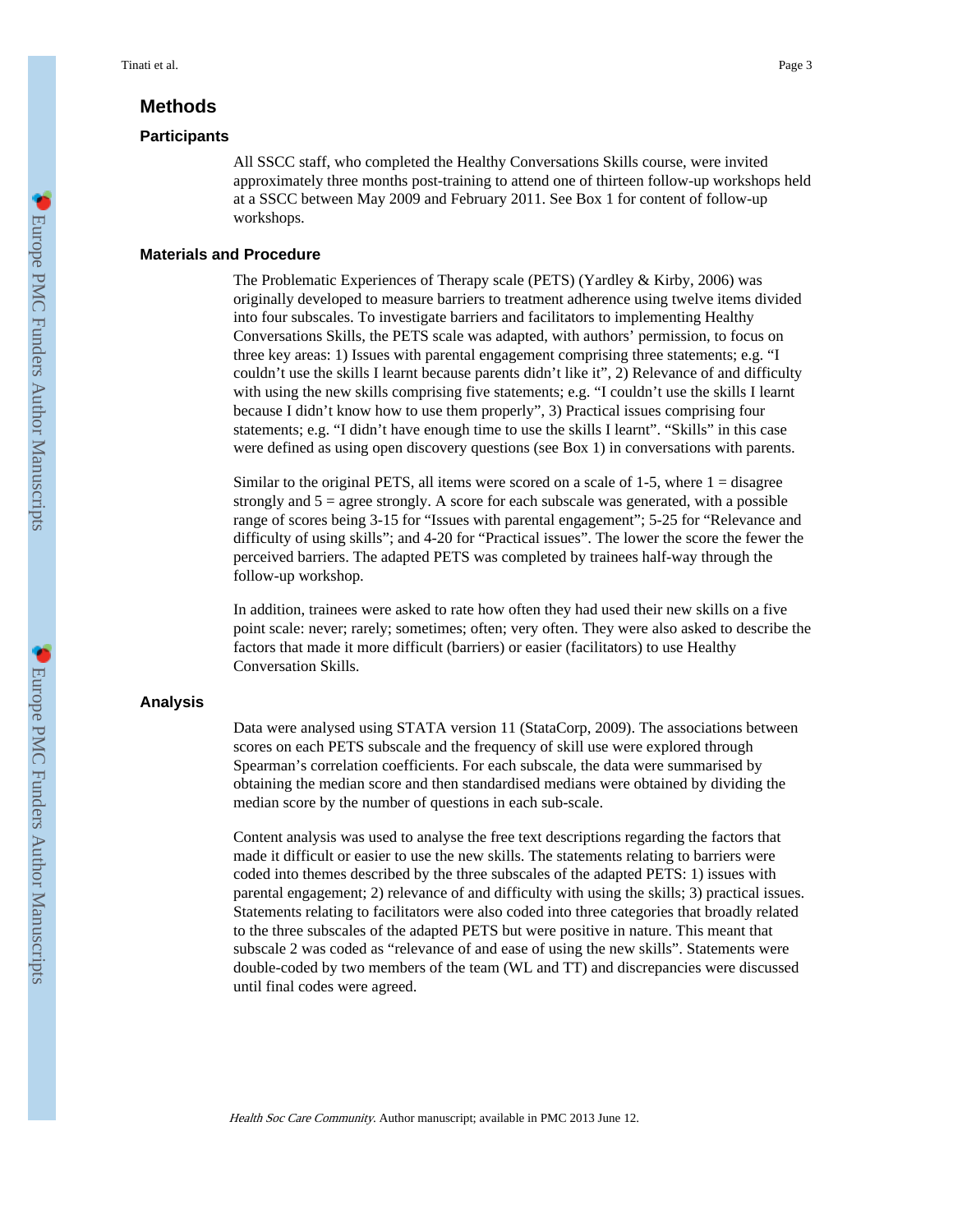# **Results**

Data were available for 101 SSCC staff members who attended a follow-up workshop. Table 1 displays the participants' professions. Two-thirds of the 153 SSCC staff trained in Healthy Conversation Skills attended a follow-up workshop. There were a variety of reasons for non-attendance, including leaving employment with SSCCs and being on maternity leave.

# **Analysis of the adapted PETS scale**

Table 2 displays the overall median score and inter quartile ranges for the items on each of the three subscales. Lower scores on each subscale indicate that staff perceived fewer barriers to implementing their new skills. The standardised medians were similar across the three sub-scales but suggest that trainees found practical issues to be marginally the greatest barrier to implementing new skills, with parental engagement and relevance and difficulty of skill use reported slightly less often.

Table 3 indicates that the new skills were implemented by more than 90% of the trained staff sometimes, often or very often; no one indicated they never used the skills.

All three PETS subscales were negatively correlated with frequency of skill use. Skills were used less often when staff perceived a lack of parental engagement ( $r_s=-0.42$ , p<.001), when staff felt less confident using the skills  $(r_s = -0.37, p < .001)$ , and when there were more practical barriers ( $r_s = -0.37$ , p<.001). The negative correlations indicate that the fewer the barriers perceived, the more often the skills were used; conversely, the more barriers perceived, the less often the skills were used.

#### **Content analysis of free text responses**

Staff were asked to describe 'things that made it more difficult to use the new skills' (barriers). Seventy staff responded, some with more than one response such that there were 77 statements. These responses were coded into the three subscales of the adapted PETS. Fifty-one percent (39) related to practical barriers, 30% (23) related to parental engagement, and 19% (15) related to relevance and difficulty of use. The findings were similar to those from the adapted PETS scale in that practical issues were predominant. However, in the PETS scale all three types of barrier were rated fairly similarly, whereas more than half the barriers identified in the free text were practical in nature, indicating these provide a more frequent barrier than might have been anticipated from the PETS responses.

Staff were also asked to describe 'things that made it easier to use the new skills' (facilitators). Sixty-four individuals provided responses, some with more than one response such that there were 84 statements. Forty-nine percent (41) related to relevance and ease of use, followed by 31% (26) relating to practical issues and 20% (17) relating to parental engagement.

The next section presents examples of responses given by staff to illustrate the types of barriers and facilitators they experienced in using their new skills.

#### **Parental engagement**

A barrier for some staff was their feeling that parents would react negatively to the use of the skills (specifically asking open discovery questions) and consequently would not engage. Reasons for this ranged from staff believing that parents were preoccupied, eg supervising their children, to feeling that parents needed to have built relationships with staff before being ready to have healthy conversations.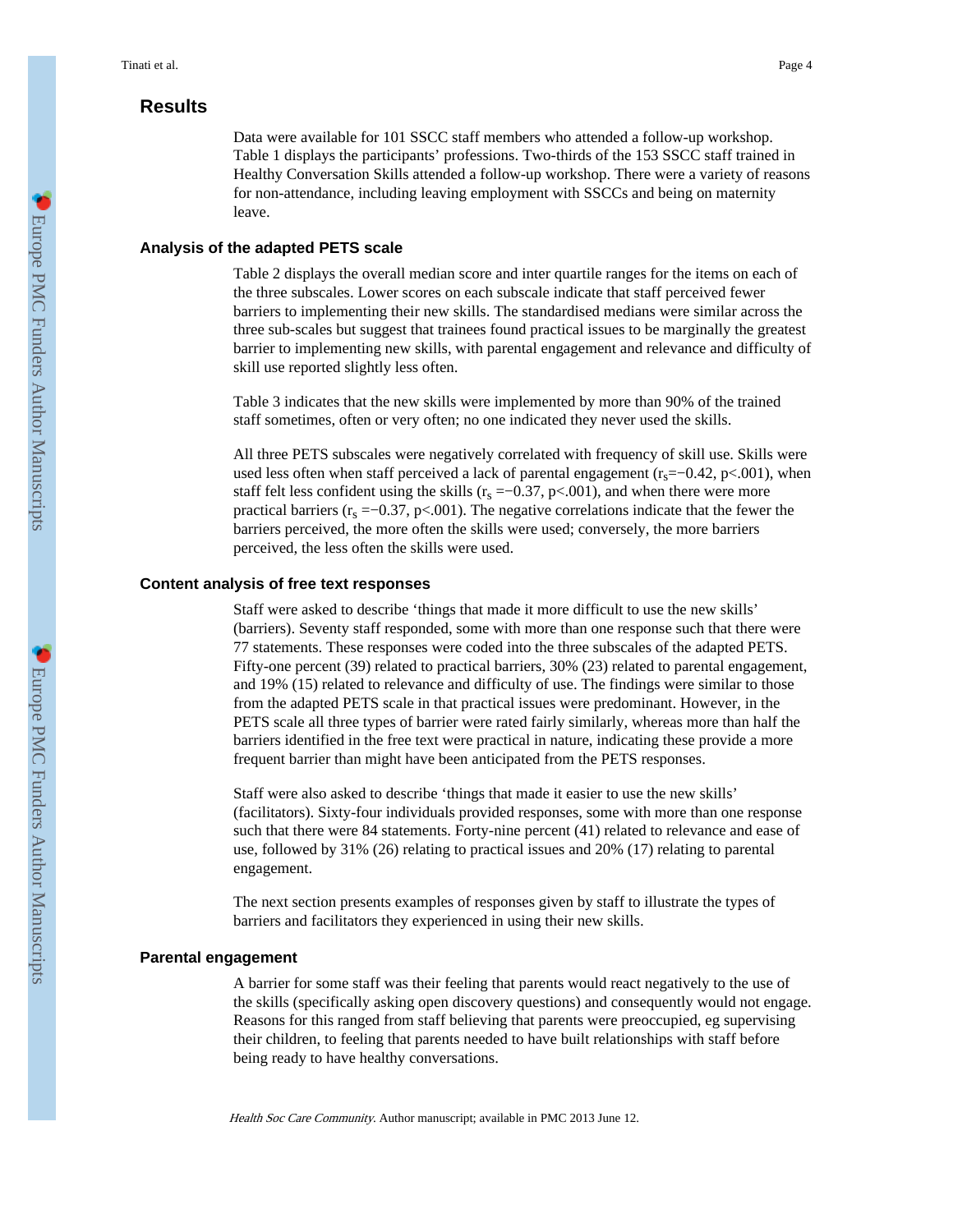"Some people do not want to speak, I don't know why. They seem to be very busy doing other things."Participant IDno.44

"Parents who don't want to engage with anyone no matter how hard you try." Participant IDno.93

"When you see a new parent there is no relationship with them." Participant IDno. 89

There appeared to be some general anxiety about alienating parents or talking to them at the wrong moment. Some staff also found it difficult to use the skills with parents new to the Centres.

Language issues were also stated as a barrier preventing the implementation of the new skills.

"I speak Punjabi, Urdu and English but some parents don't understand these languages at all." Participant IDno.90

"Parents that find it hard to talk to me. There's a language barrier." Participant IDno.128

On the other hand, a facilitator to implementing the skills was when staff perceived parents to be receptive to them using healthy conversation skills, and when they knew they had gained the parent's trust.

"I was able to help one parent, who herself worked out what the problems were with her child." Participant IDno.52

"Having a relationship with the parent already. Having their trust." Participant IDno.15

"Knowing the parents/carers." Participant IDno.33

Thus, when staff felt they might compromise parental engagement, for example when parents were new users at the Centre or where there were language difficulties, they were less likely to use their new skills. If they had built a relationship with a parent and felt they would be receptive to this style of communication, they were more willing to practise their healthy conversation skills.

#### **Relevance and difficulty/ease**

Finding it difficult to use the skills, or feeling they were not relevant to the particular conversations they were having with parents, were other barriers to using the skills.

"I have conversations with families every day and know I could use this technique. It's just knowing how to and having the confidence to do so." Participant IDno.37

"It's trying to find the right open discovery questions" Participant IDno.120

Conversely, a good understanding of the new skills and their effectiveness facilitated implementation.

"Learning how effective 'open' questions can be and that by using them it is not always necessary to use lots of questions if we ask the right open questions." Participant IDno.10

"Doing this course made me more aware of how to communicate with parents and ask open ended questions." Participant IDno.32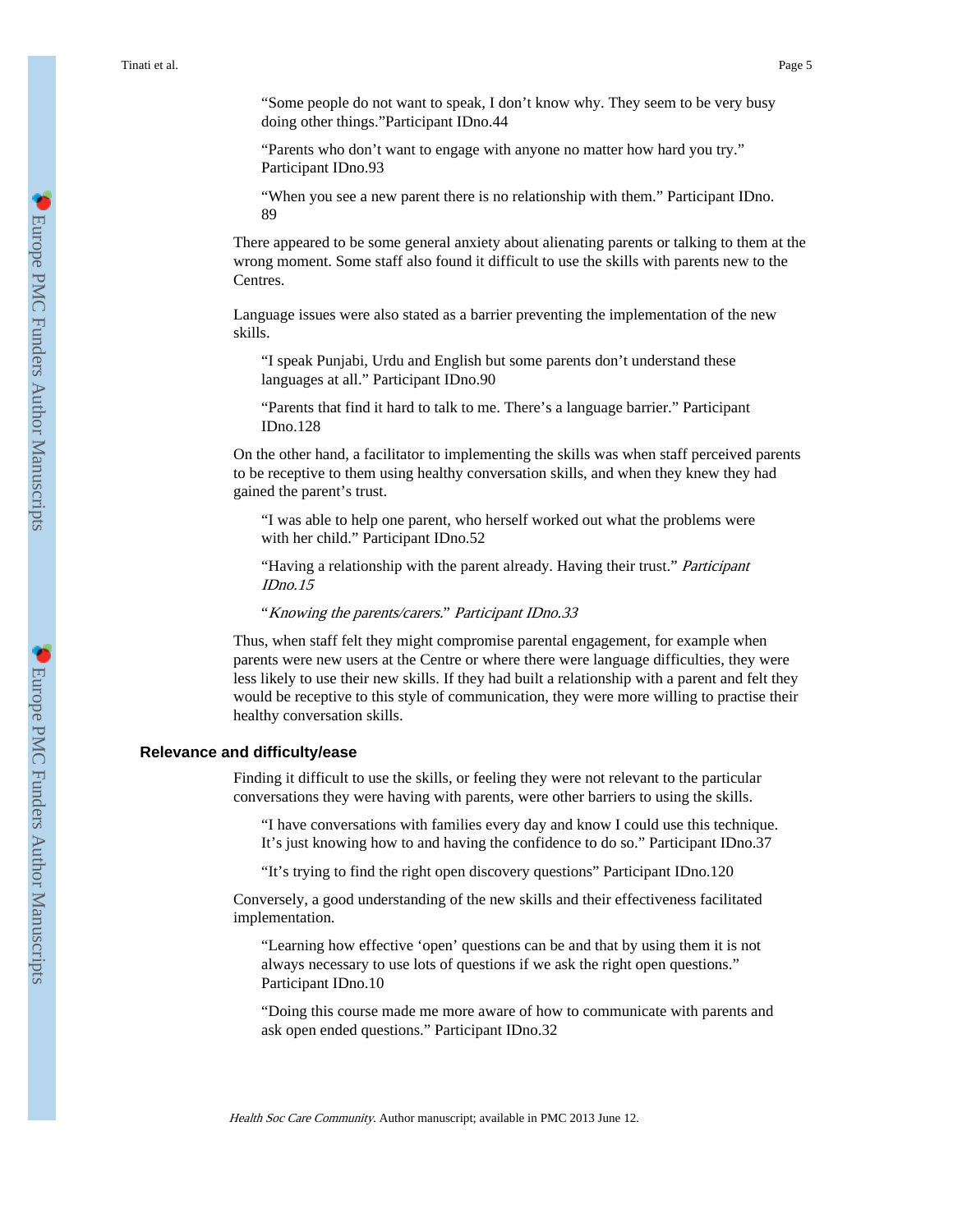"Using them on people you know well. Using self-reflection. Seeing the benefits it had on others." Participant IDno.111

These contrasting experiences appear to indicate the level of confidence in using the new skills. Those who commented on their effectiveness in conversations with parents, and reported positive experiences in using reflective techniques, were demonstrating evidence of their assimilation of the new skills.

#### **Practical issues**

Over half of the barriers described were practical in nature. Many of these related to the staff members' perception that they lacked time to hold healthy conversations.

"Not having enough time to be able to spend on individual parents during sessions." Participant IDno.27

"Time constraints (e.g. in a busy clinic I sometimes lapse back into old ways of giving solutions instead of asking more open questions towards help parents find their solutions)." Participant IDno.144

Several staff members also found it difficult to identify and create opportunities to have healthy conversations:

"I just find that the opportunity does not always present itself to use the techniques learnt." Participant IDno.18

"The role I have with parents, means I do not go into homes, so I see them on a daily basis, but usually only fleetingly." Participant IDno.112

Conversely, where staff were able to identify and create opportunities, this facilitated their implementation of the skills.

"Opportunities that make it easy to bring up healthy conversation skills i.e. if parents mention that they would like to lose weight or learn to cook." Participant IDno.14

"Snack time gives a good opportunity to discuss healthy eating." Participant IDno. 22

"If play sessions are quiet, there are more opportunities to have longer conversations." Participant IDno.28

Many of the staff trained in Healthy Conversation Skills work in the same Centres, facilitating similar sessions. Therefore, the difference in their perceptions of time and the opportunities available to use the skills is interesting and may reflect their level of confidence and competence in using these new skills.

# **Discussion**

The majority of trained staff reported using Healthy Conversation Skills at least some of the time during their conversations with parents. However, the more barriers were perceived, the less they felt able to use the skills. Results from the adapted PETS indicated that practical issues relating to using the new skills, such as lack of time, were the most frequently reported barriers. Barriers relating to parental engagement and relevance of and difficulty with using new skills were reported less often.

Content analysis of the free text responses supported the findings from the adapted PETS, suggesting that the main barriers to skill implementation were practical in nature. These included difficulty in finding the time to have healthy conversations, and difficulty in

Health Soc Care Community. Author manuscript; available in PMC 2013 June 12.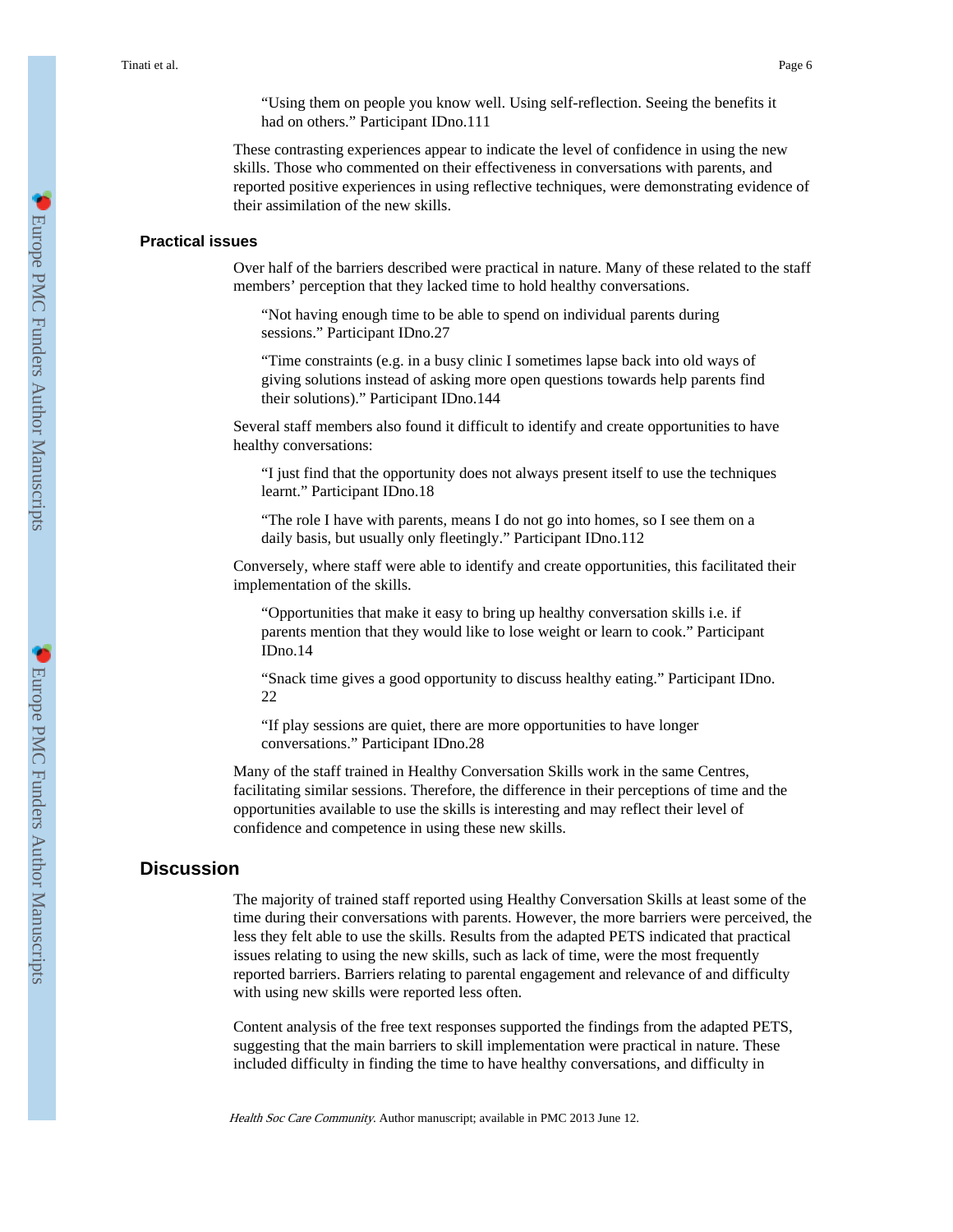creating opportunities to hold them. Some trainees perceived parents as not ready to engage in healthy conversations. The least cited reason in free text responses for not implementing the skills was that they were not relevant or were too difficult to use. Conversely, the main facilitator to using the new skills was relevance and ease of using them.

# **Strengths and Limitations**

This training focused on staff working at SSCCs, and therefore results may not be generalisable outside this group. Nonetheless, trained staff represented a wide variety of professional roles, and all have regular contact with the community. As further groups of healthcare practitioners are trained, we will discover whether they perceive the same barriers and facilitators to skill implementation.

The reliance on self-report is also a limitation. Self-report, however, provides valuable insight into trainee perceptions. It is also a practical and efficient way of exploring their world unlike other methods such as shadowing or direct observation of staff practice that are more resource-intensive. The combination of quantitative and qualitative data used in this evaluation maximises the insights gained.

Other measures of barriers to training, such as the Barriers to Change Questionnaire (BARCQ) could have been used (Corrigan, Kwartarini, & Pramanan, 1992). The BARCQ, however, was developed to look at barriers to training within an institutional setting and so places more emphasis on job-setting than is appropriate to our own training. The adapted PETS scale was used to evaluate the use of skills and explored three different types of barriers. Qualitative responses were found to map well onto the subscales and the adapted PETS and the free text responses both identified practical issues as the most common barrier. This suggests that both assessments were measuring the same thing. Using a deductive approach to the data analysis allowed an examination of the relevance of the three subscales in capturing the essence of the free-text responses, and demonstrated the usefulness of the adapted PETS with this population. Given the relatively small amount of data derived from the brief comments made by the staff who took the time to respond to the open-ended questions, a deductive approach was regarded as the most appropriate method of data analysis. This paper highlights the benefits of collecting both quantitative and qualitative data when exploring training outcomes in order to fully appreciate the nuances of an individual's experience.

## **What this study adds**

Barriers to implementing new skills are well described in the health research literature. A lack of time with a client is a problem often perceived with a client-centred approach (MacLellan & Berenbaum, 2007; Mosely et al. 2009; Whitehead et al. 2009). Primary care mental health workers, who attended a short course to deliver self-help cognitive behaviour therapy, reported that the main barriers to skill implementation were institutional, such as too many clients and too few staff, resulting in too little time for effective discussions (Ekers, Lovell & Playle, 2006).

The perception of time is an important concept because it is so often perceived as a barrier. Time scarcity, or time famine, is the perception of not having enough time to do all one wants within the day (Godbey, Lifset & Robinson, 1998). This feeling of time scarcity has been associated with, amongst other things, a feeling of needing to speed up in the work place (Godbey et al. 1998). However, observations of staff practice in the SSCCs before the training showed that staff members have frequent contact with parents, either in a group setting or on a one-to-one basis, and as such there appear on the face of it to be many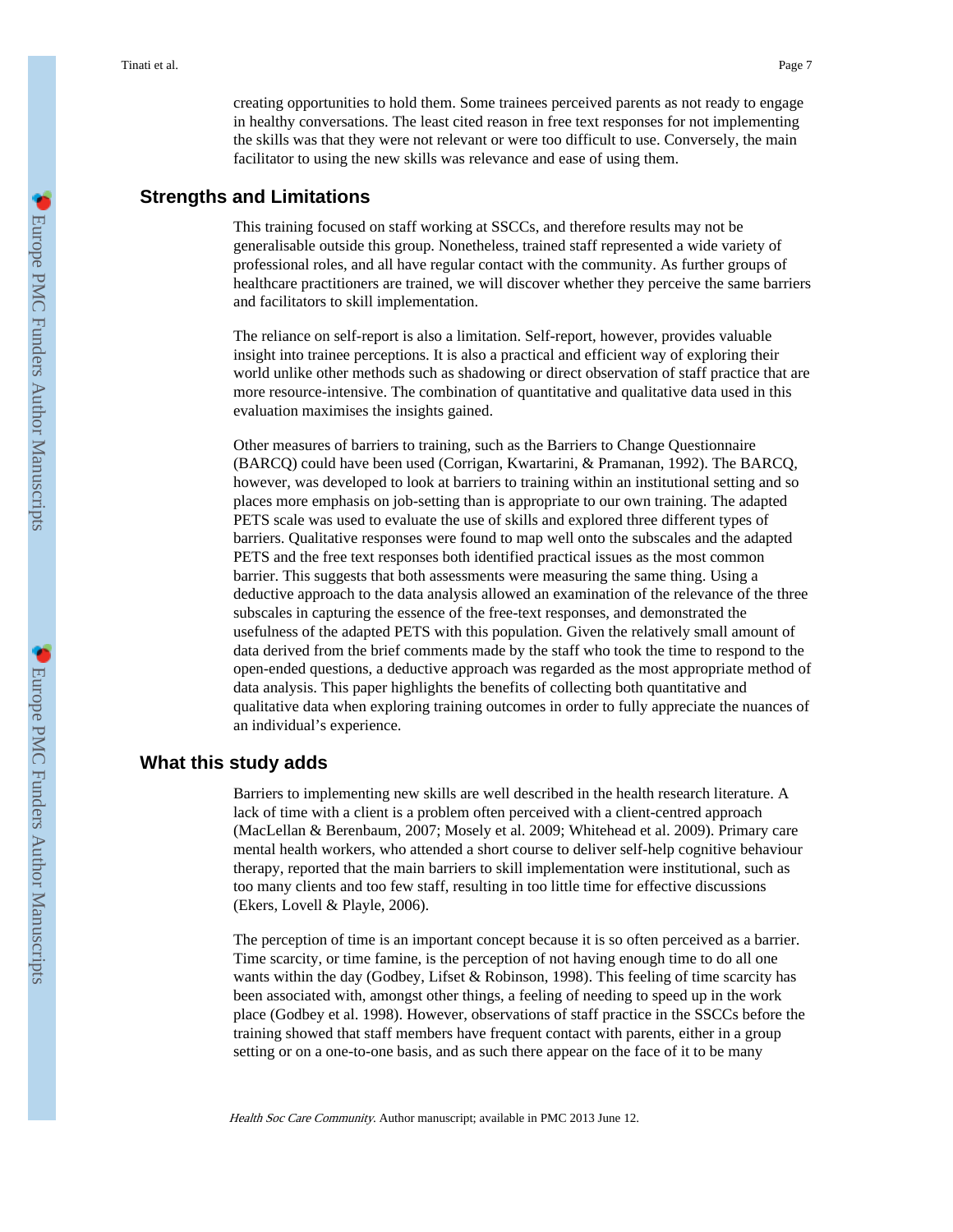opportunities to hold healthy conversations which need only last a few minutes (Lawrence et al. submitted).

Staff indicated that the most common practical barrier was a perceived lack of time, whilst the most common facilitator related to ease of using the skills. Psychological theory suggests two explanations for these findings. First, it may be that individuals tend to attribute their failures externally and their successes internally. Self-attribution theory suggests that individuals attribute negative outcomes externally, in order to protect the self, and attribute positive experiences to internal, dispositional sources, i.e. the self (Weiner, 1986). In this case, when asked to both report (adapted PETS) and describe (free-text responses) things that made skill implementation difficult, the main barrier was an external, practical issue, i.e. there being no time to use the new skills. Blaming practical issues externalises any difficulty with implementing the skills. This therefore protects the self by reducing the sense that not using the new skills is a failing on their part, and so is not such a threat to the ego. Furthermore, when asked to describe things that made skill implementation easier, the main facilitators given were relevance and ease of using the new skills. Here, staff were attributing their ability to use the new skills internally, enhancing their sense of self as a success, which may in turn promote further use of the skills. Indeed, the more the skills were used, the less often barriers were reported.

A second, but related explanation of these findings lies within Social Cognitive Theory (SCT) (Bandura, 1997). SCT states that barriers to action are multifaceted and combine cognitive, situational and structural aspects. Staff in this study reported a range of barriers to using Healthy Conversation Skills. In the context of this training, lack of belief in one's own ability might represent a cognitive barrier, lack of time a structural barrier, and lack of response from parents a situational barrier. Perceiving structural barriers, those that are practical in nature such as lack of time, may reflect a sense that using the skills requires effort in a situation where staff feel stretched and lack resources. Staff highlighted these structural barriers, which are external to the individual, and therefore create less damage to their self-image as a competent practitioner.

Exploration of the free text responses overall suggested that staff felt that some situations lent themselves to having healthy conversations, for example snack time during a group activity session. This contrasts with those who found it difficult to identify opportunities to initiate healthy conversations, and suggests that staff in similar jobs may view their roles differently – thus we could speculate that some prioritise working with families to support change whereas others see this as the responsibility of others. Furthermore, when staff perceived parents to be more receptive and relaxed, they felt more confident in having such conversations.

The issue of language barriers was raised by several staff members. Indeed, language barriers have been reported by other health professionals when communicating with clients (Gill, Beavan, Calvert, & Freemantle, 2011; Parker, Steyn, Levitt, & Lombard, 2011).This perception of not being able to hold a fluent conversation appears to prevent the implementation of new skills, and may reflect a lack of confidence in their abilities. Ongoing support could address this issue, and it may be a factor requiring attention when developing training. For example, newly-trained doctors reported using a range of strategies to compensate for a language barrier such as repeating information and changing their style of speaking (Jain & Krieger, 2011). That being said, parental engagement was not reported as the primary barrier either in the adapted PETS or in free text response. In other words, the parents are not perceived as the main barrier to implementing Healthy Conversation Skills.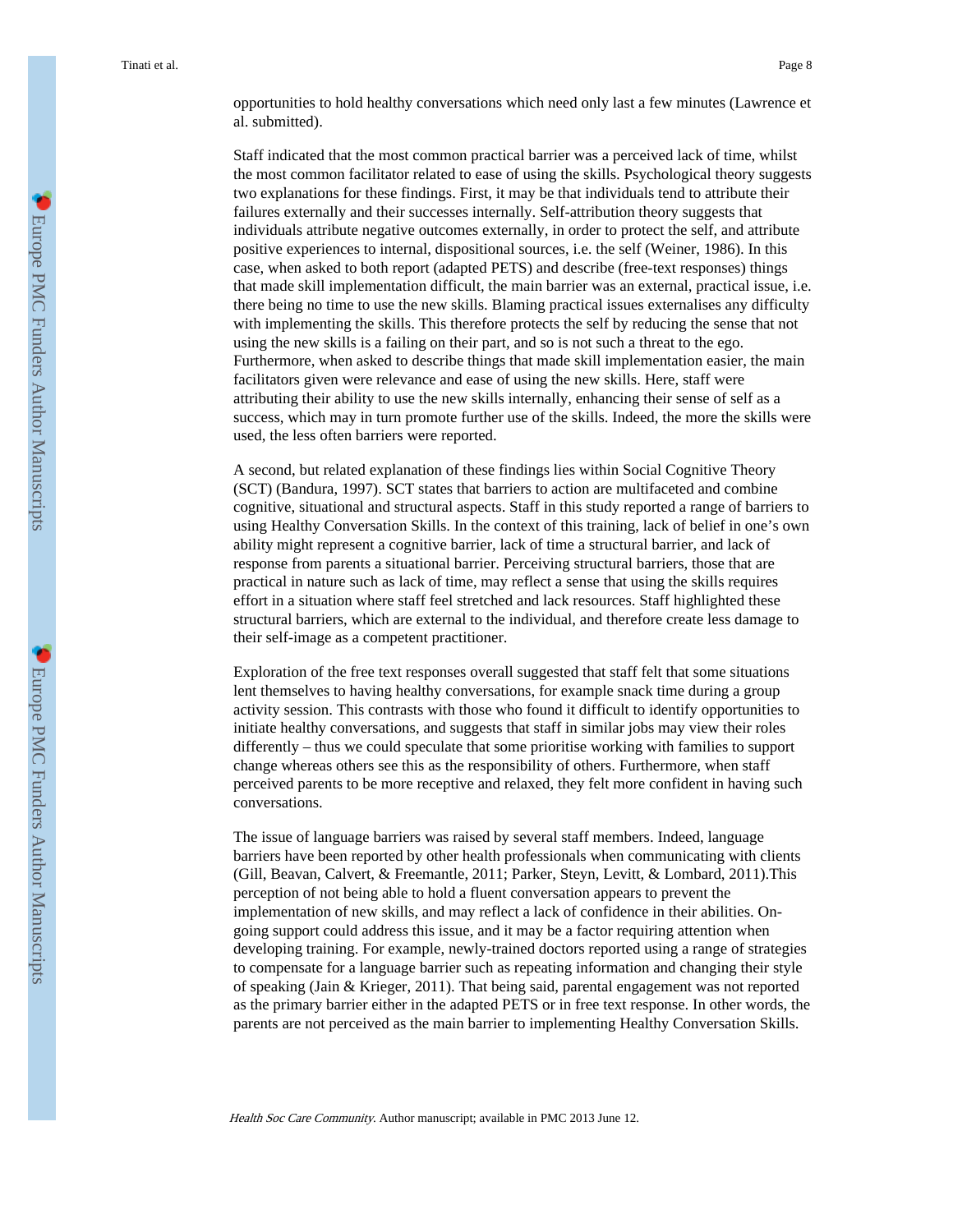Some staff had already seen the benefits of using Healthy Conversations Skills, which suggests that their implementation can provide immediate reinforcement of their effectiveness. This again is related to Bandura's (1997) notion that having a belief that one can use skills facilitates their use. Having staff who communicate better may therefore not only benefit the parent, but also the staff members themselves by providing them with positive reinforcement and enhanced self-efficacy (Wagner et al. 2002).

# **Conclusion**

The main barrier to trainees using newly acquired communication skills seems to be a perception that they lack time. However, the main facilitator for staff using these skills was not that they perceived they had more time, as might be expected, but that they felt the skills were relevant to their work and easy to use. Our observations show that staff actually have both time and opportunity to use these skills (Lawrence et al, submitted). Therefore, ongoing support of staff needs to address their perceptions of time scarcity, so that they can begin to use the skills and hence increase their sense of self-efficacy. An increase in self-efficacy will, in turn, increase staff use of their new skills and reduce their perception of barriers. It is therefore essential to provide opportunities for staff in training to practise using new communication skills. Improving the communication skills of healthcare practitioners was a key recommendation of NICE public health guidance in supporting behaviour change (NICE, 2007). Our research suggests that practitioners need on-going support and opportunities to practise new skills if training in communication skills is not to be wasted effort. In our work, we will be providing on-going support by way of focus groups and interviews with staff. Using an inductive approach to analysing these data will further increase our understanding of the barriers and facilitators to embedding their new skills into everyday practice. With this understanding, we will be better placed to support staff in their efforts to have more effective conversations with families and ultimately enhance those families' ability to make important health behaviour changes.

### **Acknowledgments**

Thanks are due to staff at Sure Start Children's Centres in Southampton, and to Rufia Begum for her assistance with this work. Thanks are also due to everyone who works on the Southampton Initiative for Health. This study forms part of the programme funded by the NIHR Biomedical Research Unit in Nutrition, Diet and Lifestyle at Southampton University Hospitals NHS Trust, and is supported by the Medical Research Council.

# **Reference List**

Bandura, A. Self-efficacy: The exercise of control. WH Freeman & Co, Ltd; 1997.

- Barker M, Baird J, Lawrence W, Jarman M, Black C, Barnard K, Cradock S, Davies J, Margetts B, Inskip H, Cooper C. The Southampton Initiative for Health: A complex intervention to improve the diets and increase the physical activity levels of women from disadvantaged communities. Journal of Health Psychology. 2011; 16:178–191. [PubMed: 20709878]
- Belsky J, Melhuish E, Barnes J, Leyland AH, Romaniuk H, the National Evaluation of Sure Start Research Team. Early effects of Sure Start local programmes on children and families: early findings from a quasi-experimental, cross-sectional study. British Medical Journal. 2006; 332:1476. [PubMed: 16782721]
- Belsky, J.; Barnes, J.; Melhuish, E., editors. The national evaluation of Sure Start: Does area-based early intervention work?. The Policy Press; Bristol: 2007.
- Corrigan, Kwartarini W, Pramanan W. Staff perceptions of barriers to behaviour therapy at a psychiatric hospital. Behaviour Modification. 1992; 16:132–144.
- Department of Health. Choosing health: Making healthier choices easier. HMSO; London: 2004. White Paper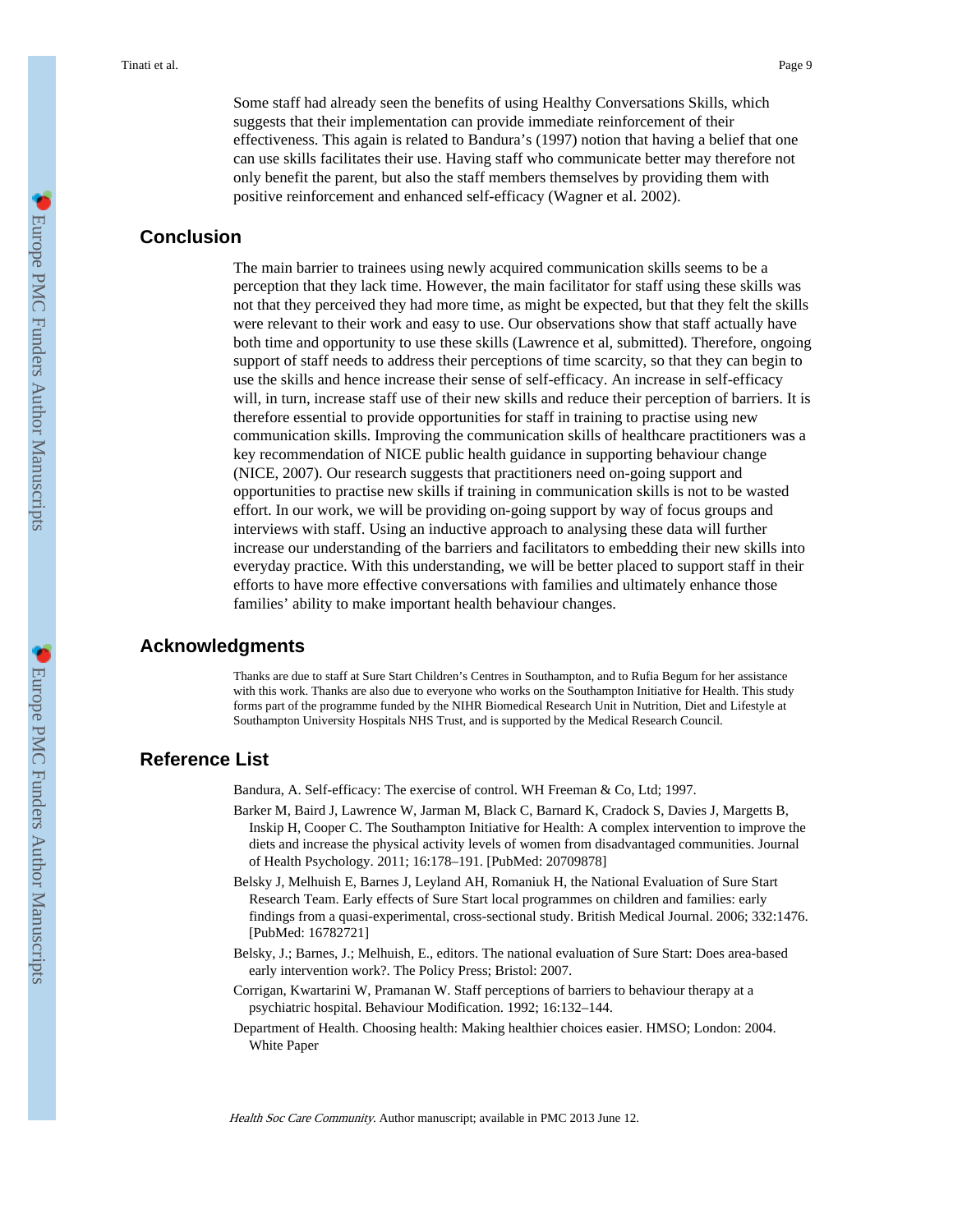- Department of Health. Healthy lives, healthy people: our strategy for public health in England. HMSO; London: 2010. White Paper
- Ekers DM, Lovell K, Playle JF. The use of CBT based, brief, facilitated self-help interventions in primary care mental health service provision: Evaluation of a 10-day training programme. Clinical Effectiveness in Nursing. 2006; 9:88–86.
- Gill PS, Beavan J, Calvert M, Freemantle N. The unmet need for interpreting provision in UK primary care. PLOS one. 2011; 6:e20837. [PubMed: 21695146]
- Godbey G, Lifset R, Robinson JP. No time to waste: An exploration of time use, attitudes toward time, and the generation of municipal solid waste. Social Research. 1998; 65:101–140.
- Jain P, Krieger JL. Moving beyond the language barrier: The communication strategies used by international medical graduates in intercultural medical encounters. Patient education and counseling. 2011; 84:98–104. [PubMed: 20638218]
- Keshishian F, Colodny N, Boone RT. Physician-patient and pharmacist-patient communication: geriatrics' perceptions and opinions. Patient Education and Counseling. 2008; 71:265–284. [PubMed: 18308499]
- Lawrence W, Keyte J, Tinati T, Haslam C, Baird J, Margetts B, Swift J, Cooper C, Barker M. How best can women living in disadvantaged areas be supported to improve their diets? A mixedmethods investigation. Submitted to Journal of Health Psychology.
- MacLellan D, Berenbaum S. Canadian dietitians' understanding of the client-centred approach to nutrition counseling. Journal of the American Dietetic Association. 2007; 107:1414–1417. [PubMed: 17659911]
- Melhuish E, Belsky J, Leyland AH, Barnes J, National Evaluation of Sure Start Research Team. Effects of fully-established Sure Start Local Programmes on 3-year-old children and their families living in England: a quasi-experimental observational study. The Lancet. 2008; 372:1641–1647.
- Mosely K, Aslam A, Speight J. Overcoming barriers to diabetes care: Perceived communication issues of healthcare professionals attending a pilot Diabetes UK training programme. Diabetes Research and Clinical Practice. 2009; 87:11–14.
- National Institute for health and Clinical Excellence (NICE). Behavioural change at population, community and individual levels. 2007. Public Health Programme Guidance No.6.
- Parker W, Steyn NP, Levitt NS, Lombard CJ. They think they know but do they? Misalignment of perceptions of lifestyle modification knowledge among health professionals. Public Health Nutrition. 2011; 14:1429–1438. [PubMed: 20105391]
- StataCorp. Stata statistical software: Release 11. 2009. StataCorp LP; College Station, TX:
- Wagner PJ, Lentz L, Heslop SD. Teaching communication skills: skills based approach. Academic Medicine. 2002; 77:1164.
- Weiner, B. An attributional theory of motivation and emotion. Springer Verlag; New York: 1986.
- Whitehead K, Langley-Evans SC, Tischler V, Swift JA. Communication skills for behavior change in dietetic consultations. Journal of Human Nutrition and Dietetics. 2009; 22:493–500. [PubMed: 19788710]
- Yardley L, Kirby SE. Evaluation of booklet-based self-management of symptoms in Meniere's disease: a randomized controlled trial. Psychosomatic Medicine. 2006; 68:762–769. [PubMed: 17012531]
- Zachariae R, Pedersen CG, Jensen AB, Ehrnrooth E, Rossen PB, Von Der Maase H. Association of perceived physician communication style with patient satisfaction, distress, cancer-related selfefficacy, and perceived control over the disease. British Journal of Cancer. 2003; 88:658–665. [PubMed: 12618870]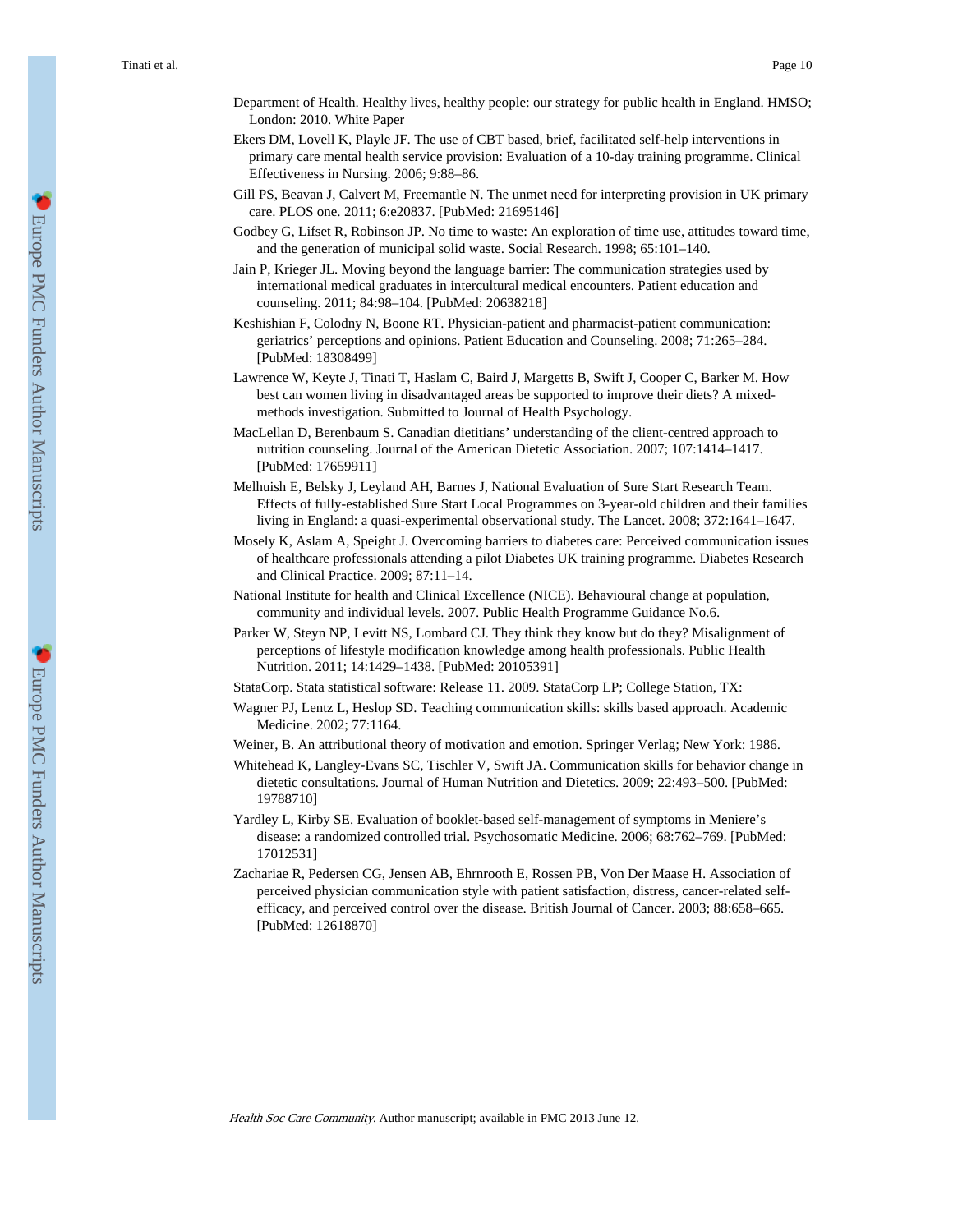# **BOX 1**

#### **Healthy Conversations Skills Training Intervention**

Communication is enhanced through staff developing the skill of asking open-ended, or "open discovery", questions: those that generally begin with "how" and "what". Such healthy conversations allow an individual to explore an issue, identify barriers, and generate solutions that can be reviewed with staff at their next encounter. Training aims to increase self-efficacy and sense of control of both staff and their clients.

The five core skills focus on:

- identifying and creating opportunities to hold "healthy conversations";
- **•** the use of open-ended (open discovery) questions;
- **•** reflecting on practice;
- **•** listening rather than providing information;
- **•** supporting goal setting through SMARTER planning (Specific, Measurable, Action-oriented, Realistic, Timed, Evaluated, Reviewed).

Healthy Conversations Skills training consists of three 3 hour group sessions over three to five weeks to allow time for practicing and reflecting on skills. Training is delivered by a team of researchers experienced in group work and behaviour change. This is followed by a period of on-going support, including a three hour follow-up workshop approximately three months after training. This workshop allows trainees to reflect on the training, how they have implemented their new skills and the barriers that got in the way of implementation.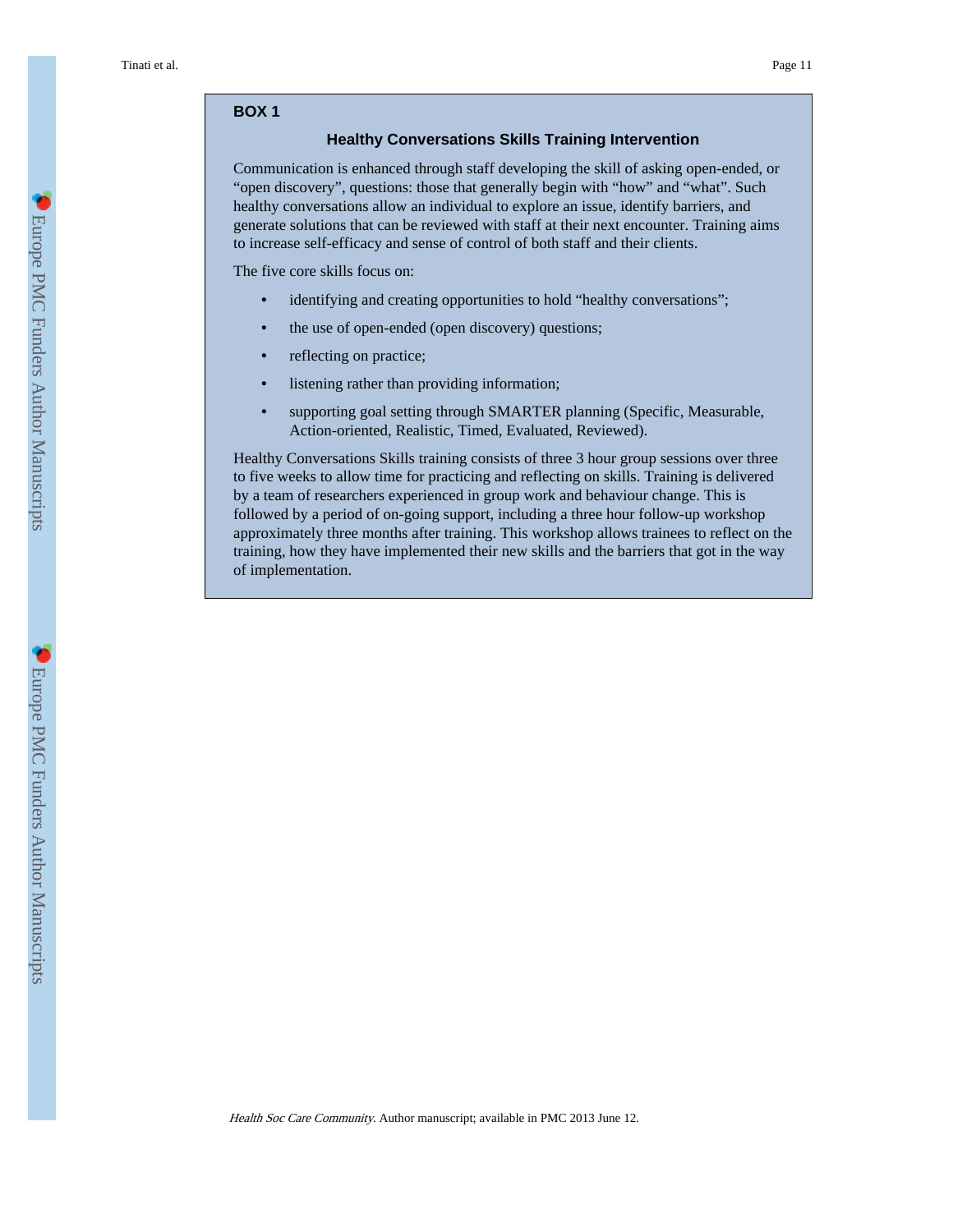## **What is known about this topic**

- **•** Improved communication skills of health and social care practitioners are associated with a range of positive outcomes.
- **•** Communication skills can be improved through training.
- **•** Trainees face a range of barriers and facilitators to implementing new skills.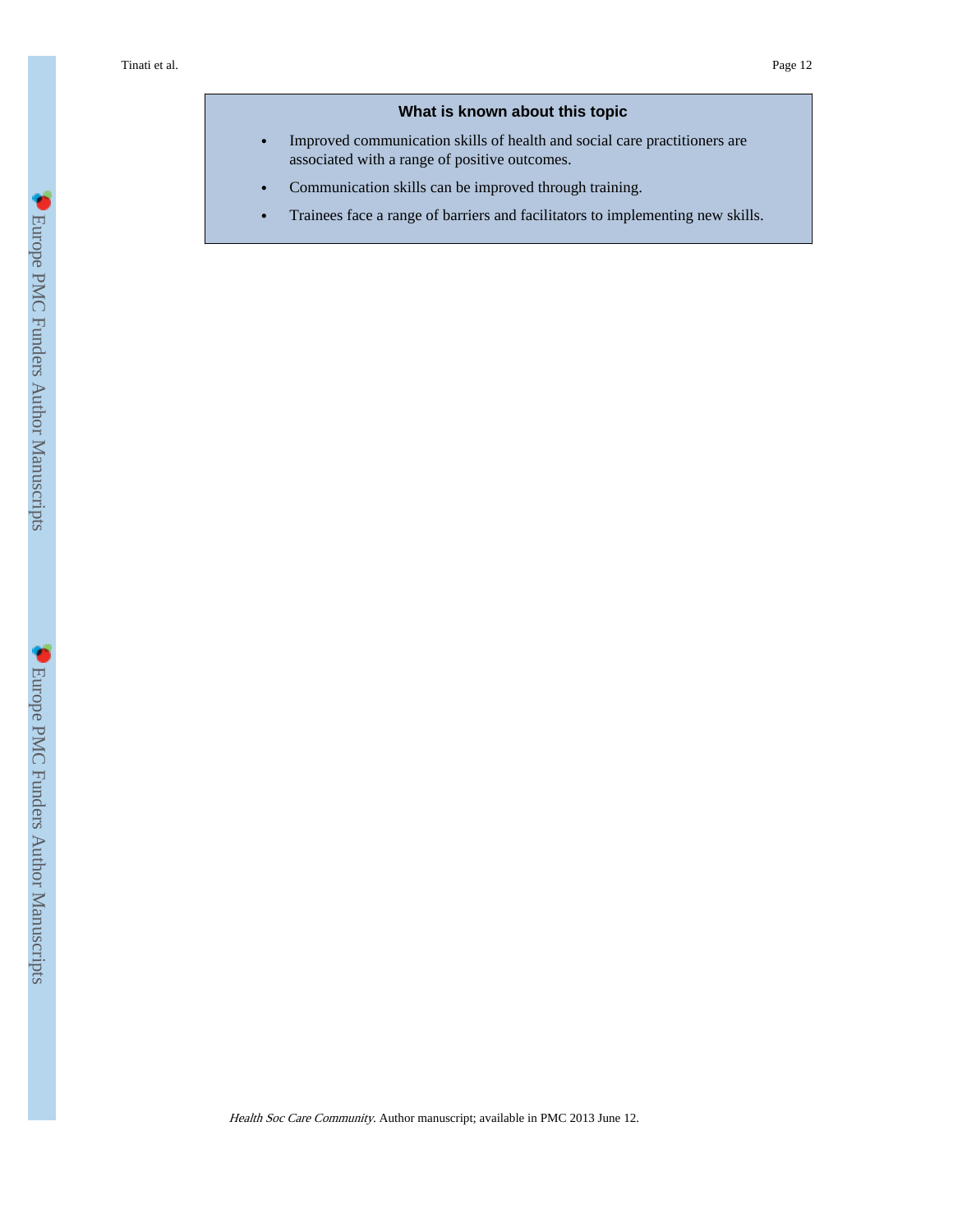#### **What this paper adds**

**•** The more a skill is used, the more confident trainees feel in its use.

- **•** Qualitative data substantiated the quantitative data that trainees face a range of barriers to implementing their new skills, the most significant being a perceived lack of time.
- **•** Barriers to using new skills are attributed externally to reduce threat to the ego, whereas facilitators tend to be attributed internally, to the trainee's level of skill for example.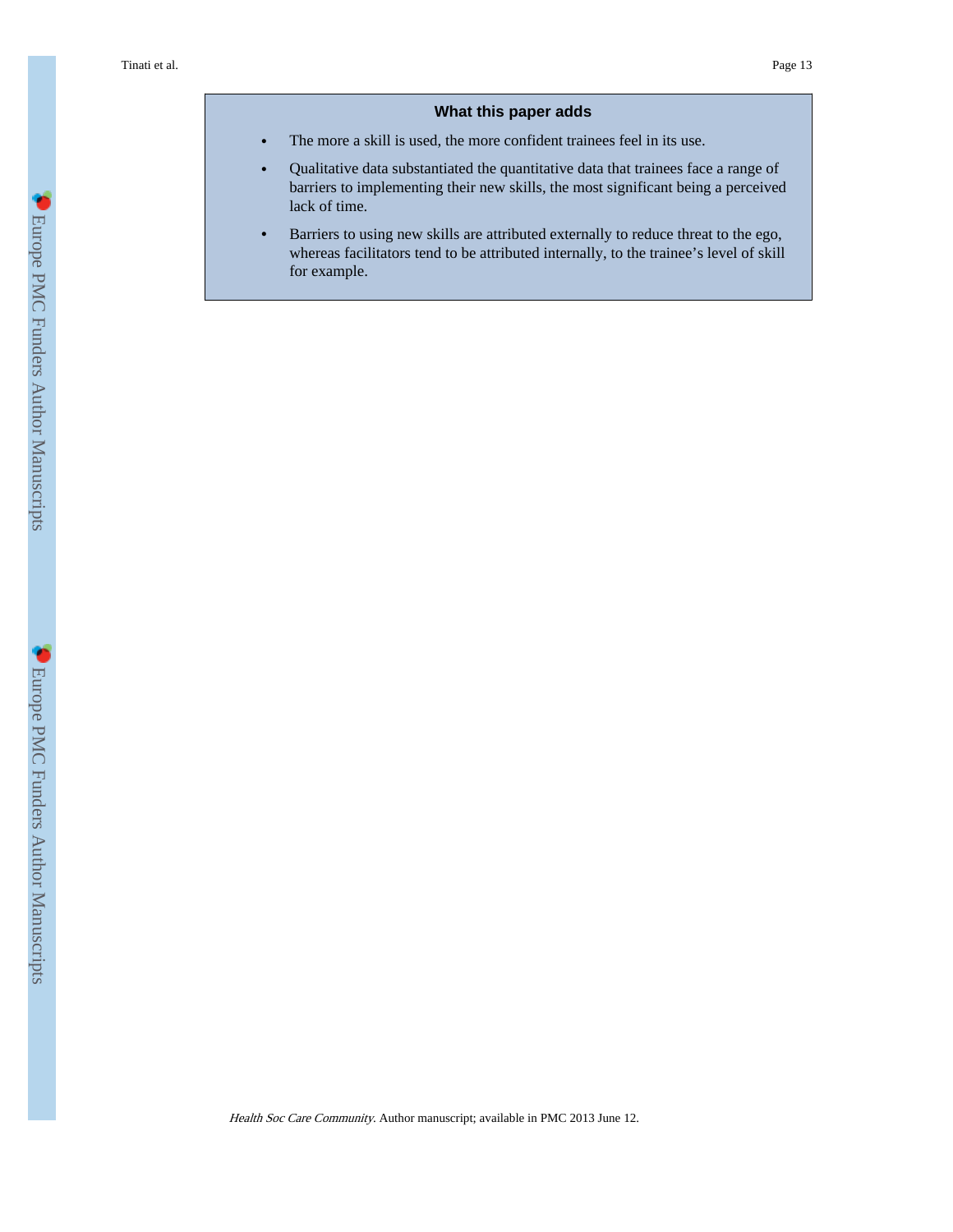| Table 1                                                                  |  |
|--------------------------------------------------------------------------|--|
| Job roles of staff who attended the Healthy Conversation Skills training |  |

| Job role                         | <b>Number of staff trained</b> | <b>Follow-up workshop</b><br>completed |
|----------------------------------|--------------------------------|----------------------------------------|
| Community development<br>workers | 19                             | 12                                     |
| Community health nurses          | 16                             | 7                                      |
| Play supervisors/play<br>workers | 68                             | 59                                     |
| Health promotion/oral health     | 11                             | 9                                      |
| Family support workers           | 24                             | 9                                      |
| Project workers/Admin            | 15                             | 9                                      |
|                                  |                                |                                        |
| Total                            | 153                            | 105                                    |

\* Missing data on 4 individuals resulted in 101 being eligible to be used in the analysis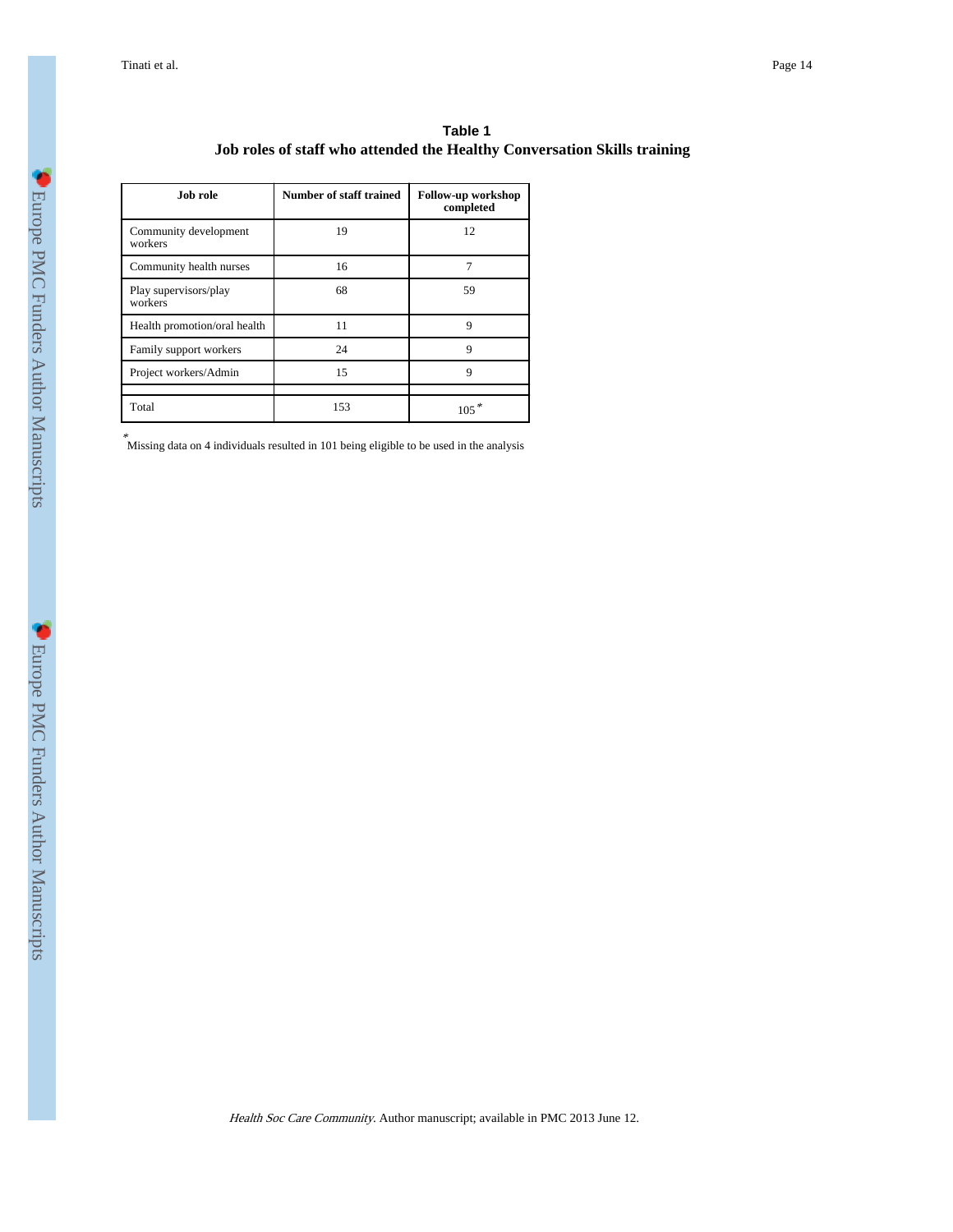### **Table 2 The median score (with IQR) and standardised medians for each subscale of the adapted PETS (N = 101)**

| <b>PETS Subscale (score range)</b> | Median | <b>IOR</b> | <b>Standardised</b><br>median <sup>I</sup> |
|------------------------------------|--------|------------|--------------------------------------------|
| Parental engagement (3-15)         |        | (6, 7)     | -2                                         |
| Relevance $&$ difficulty $(5-25)$  | 10     | (9, 12)    | $\overline{2}$                             |
| Practical issues (4-20)            | 9      | (8.11)     | 2.25                                       |

I<br>Standardised median takes account of the different ranges of scores per subscale so that each median is divided by the number of questions per subscale to provide a method of comparison.

Health Soc Care Community. Author manuscript; available in PMC 2013 June 12.